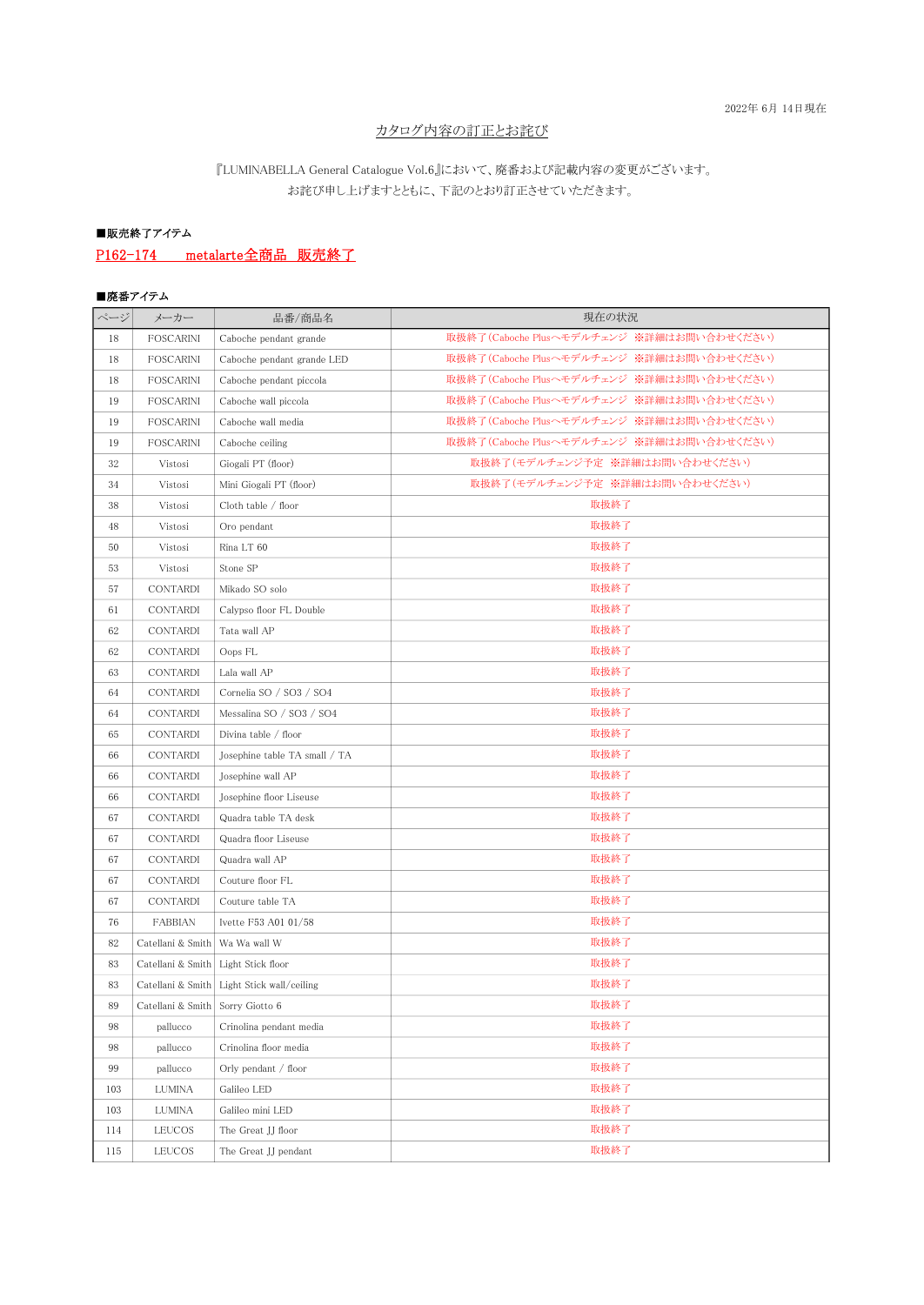| 116 | LEUCOS     | Class pendant                       | 取扱終了 |  |  |  |
|-----|------------|-------------------------------------|------|--|--|--|
| 117 | LEUCOS     | Cloche pendant S                    | 取扱終了 |  |  |  |
| 117 | LEUCOS     | Cloche table T                      | 取扱終了 |  |  |  |
| 118 | LEUCOS     | Witch pendant                       | 取扱終了 |  |  |  |
| 122 | DE MAJO    | Otto x Otto S4L                     | 取扱終了 |  |  |  |
| 123 | DE MAJO    | Otto x Otto A2                      | 取扱終了 |  |  |  |
| 125 | DE MAJO    | Boa S                               | 取扱終了 |  |  |  |
| 126 | DE MAJO    | Xilo table T10                      | 取扱終了 |  |  |  |
| 126 | DE MAJO    | Xilo floor R10                      | 取扱終了 |  |  |  |
| 128 | bover      | Drip/Drop pendant S01L              | 取扱終了 |  |  |  |
| 128 | bover      | Drip/Drop pendant S03L              | 取扱終了 |  |  |  |
| 128 | bover      | Drip/Drop pendant S07L              | 取扱終了 |  |  |  |
| 中綴じ | bover      | Drip/Drop pendant S36L              | 取扱終了 |  |  |  |
| 中綴じ | bover      | Drip/Drop pendant S48L              | 取扱終了 |  |  |  |
| 129 | bover      | Drip/Drop wall A02                  | 取扱終了 |  |  |  |
| 129 | bover      | Drip/Drop wall A03                  | 取扱終了 |  |  |  |
| 129 | bover      | Drip/Drop table M36                 | 取扱終了 |  |  |  |
| 129 | bover      | Drip/Drop table M50                 | 取扱終了 |  |  |  |
| 133 | bover      | Beddy A02 / A03 / A04               | 取扱終了 |  |  |  |
| 136 | bover      | Non La pendant S                    | 取扱終了 |  |  |  |
| 136 | bover      | Non La wall A03 / A04               | 取扱終了 |  |  |  |
| 137 | bover      | Penta pendant                       | 取扱終了 |  |  |  |
| 139 | bover      | Tibeta 01 / 02 / 03                 | 取扱終了 |  |  |  |
| 140 | bover      | Mediterrania S105/01                | 取扱終了 |  |  |  |
| 140 | bover      | Mediterrania S105/02                | 取扱終了 |  |  |  |
| 140 | bover      | Ema table M53                       | 取扱終了 |  |  |  |
| 140 | bover      | Ema floor P157                      | 取扱終了 |  |  |  |
| 142 | bover      | Danona 3L                           | 取扱終了 |  |  |  |
| 142 | bover      | Lexa FL                             | 取扱終了 |  |  |  |
| 143 | bover      | Mar                                 | 取扱終了 |  |  |  |
| 143 | bover      | Flexo                               | 取扱終了 |  |  |  |
| 143 | bover      | Flexo Lexa                          | 取扱終了 |  |  |  |
| 144 | bover      | Oval table M44                      | 取扱終了 |  |  |  |
| 144 | bover      | Oval wall A01 / A02                 | 取扱終了 |  |  |  |
| 155 | PARACHILNA | Anwar floor P45 / P90               | 取扱終了 |  |  |  |
| 158 | PARACHILNA | Babel pendant pe-01 / me-03 / gr-01 | 取扱終了 |  |  |  |
| 160 | PARACHILNA | Bai pendant T baba / T mama         | 取扱終了 |  |  |  |
| 181 | DE MAJO    | Gregory                             | 取扱終了 |  |  |  |
| 194 | DE MAJO    | 9053 SO                             | 取扱終了 |  |  |  |

#### ■カラー廃番

| ページ | メーカー          | 品番/商品名                | 廃番カラー                     | 現行カラー                                                                      |
|-----|---------------|-----------------------|---------------------------|----------------------------------------------------------------------------|
| 21  | FOSCARINI     | Twiggy floor          | indigo                    | white $\frac{\ }{\ }$ black $\frac{\ }{\ }$ greige $\frac{\ }{\ }$ crimson |
| 41  | Vistosi       | Poc 全シリーズ             | clear+white+black         | clear+white                                                                |
| 93  | pallucco      | Tangent table / floor | silver $\frac{1}{2}$ gold | black / white                                                              |
| 98  | pallucco      | Glow pendant 1        | red $/$ aluminium         | white $\ell$ brass                                                         |
| 109 | <b>LUMINA</b> | Moove 全シリーズ           | 22 silver                 | 01 black / 04 grey /13 ivory (カタログ未掲載)                                     |